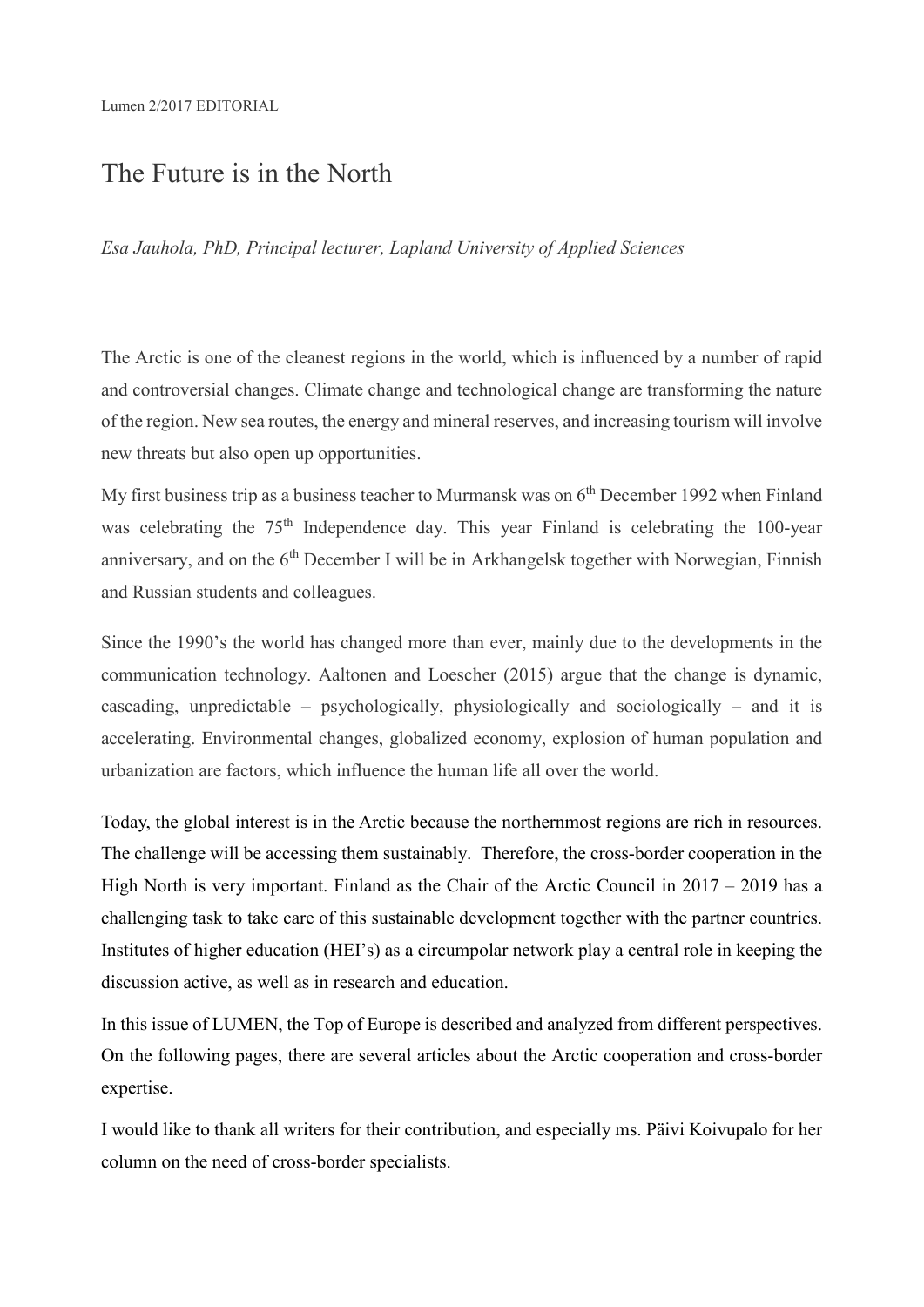#### New Competences in Multicultural Workplaces

My Norwegian colleagues from the Arctic University of Norway, associate professor Kjersti Karijord Smørvik, PhD and associate professor May Kristin Vespestad, PhD write about new ways of learning needed on the new world. They argue that students should be encouraged to active learning to be able to co-create cross-border learning experiences.

Also principal lecturer Vladimir Ryabov, PhD and senior lecturer Tuomo Lindholm, MBA discuss new requirements to specialists, but from the evolution of ICT field point of view. They argue that future ICT specialists must have holistic thinking abilities combining both business and ICT competences.

Senior lecturer Ritva Ala-Louko, M.A. wants to point out the need to develop international competence and intercultural communication skills. For the students this is an investment which helps him/her to meet the future skill, knowledge and attitude needs. International competence is much more than language skill, studying or working abroad, or willingness to travel.

Principal lecturer Soili Mäkimurto-Koivumaa, PhD, analyses the lessons learned in collaboration and crossing borders. She raises a question, how we can make sure that the competences and knowledge developed during earlier processes will not be totally lost. Internationalization competence is extremely important in the business life and the staff and managers of HEI's in addition to the students should be future-ready.

Principal lecturer Esa Jauhola, PhD, analyzes the future opportunities of High North from mega trends, sustainable development, networking and management of distances perspectives. He argues that the HEI's play a key role in the transnational collaboration in the Arctic but also in the Baltic region. To be future-proof, the institutions must develop their own capabilities and networks.

Lecturer Anzelika Krastina, MEd, discusses the development of entrepreneurship ecosystem for efficient entrepreneurial learning in European Arctic. She is developing new curricula and learning tools for international business programmes.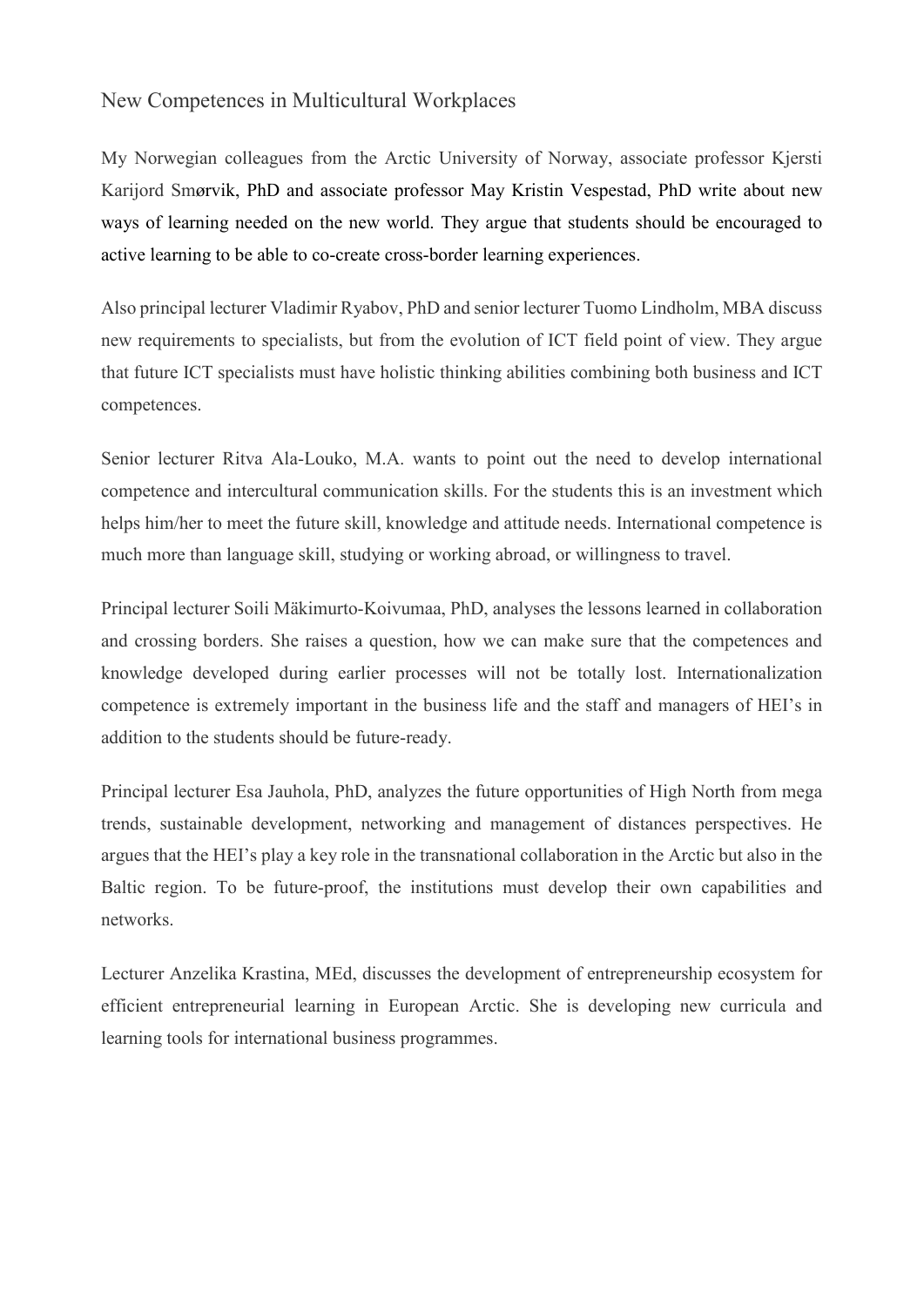### Transnational High North experiences

Senior lecturer Arja Jääskeläinen, EdD has written an interesting review on the Nordic green care cooperation. In recent years, a need has emerged to develop especially Green Care type of services all over Nordic countries.

Project managers Anu Harju-Myllyaho and Marlene Kohllechner-Autto write in their review about social entrepreneurship in Lapland. In their report the give recommendations on how to improve the status of social enterprises.

Project coordinators Kalle Santala and Reeta Sipola, both Masters of natural resources, are questioning whether the competence of bioeconomy should be developed for international needs. The development of international relations and joint business, they say, creates individual opportunities to employees to make use of their expertise in Nordic countries.

Project Manager Anne-Mari Väisänen, Master of Natural Resources, analyses the need for modern learning environment in forestry education. She describes how game-based learning and digital tools in forestry support decision-making.

Project manager Jonna Löf, MEd, and project coordinator Sini Turpeenniemi MSc (econ) are involved in project aiming to integrate immigrants to the Finnish society with help of higher education. In their review they describe the integration and learning pathway for immigrants. Jonna Löf has also been involved in developing a higher education counselling model for immigrants.

Project planner Sirpa Kokkonen writes about EKKU project – from the anticipation to training, education and partnership. The project aims at analyzing and developing competencies of workers in North Finnish businesses.

Aulikki Laitinen-Tolonen and Niko Niemisalo write about a problem called trafficking in Lapland, and integrating European cooperative project into the tourism education.

Senior lecturer Kai Ryynänen. MSc (Tech) writes about his experiences in international cooperation with snow and ices in Japan.

Lecturer Joonas Koivumaa, MSc (econ), found an interesting book which he reviews and recommends all colleagues to read. The book is called Sprint: how to solve big problems and test new ideas in just five days.